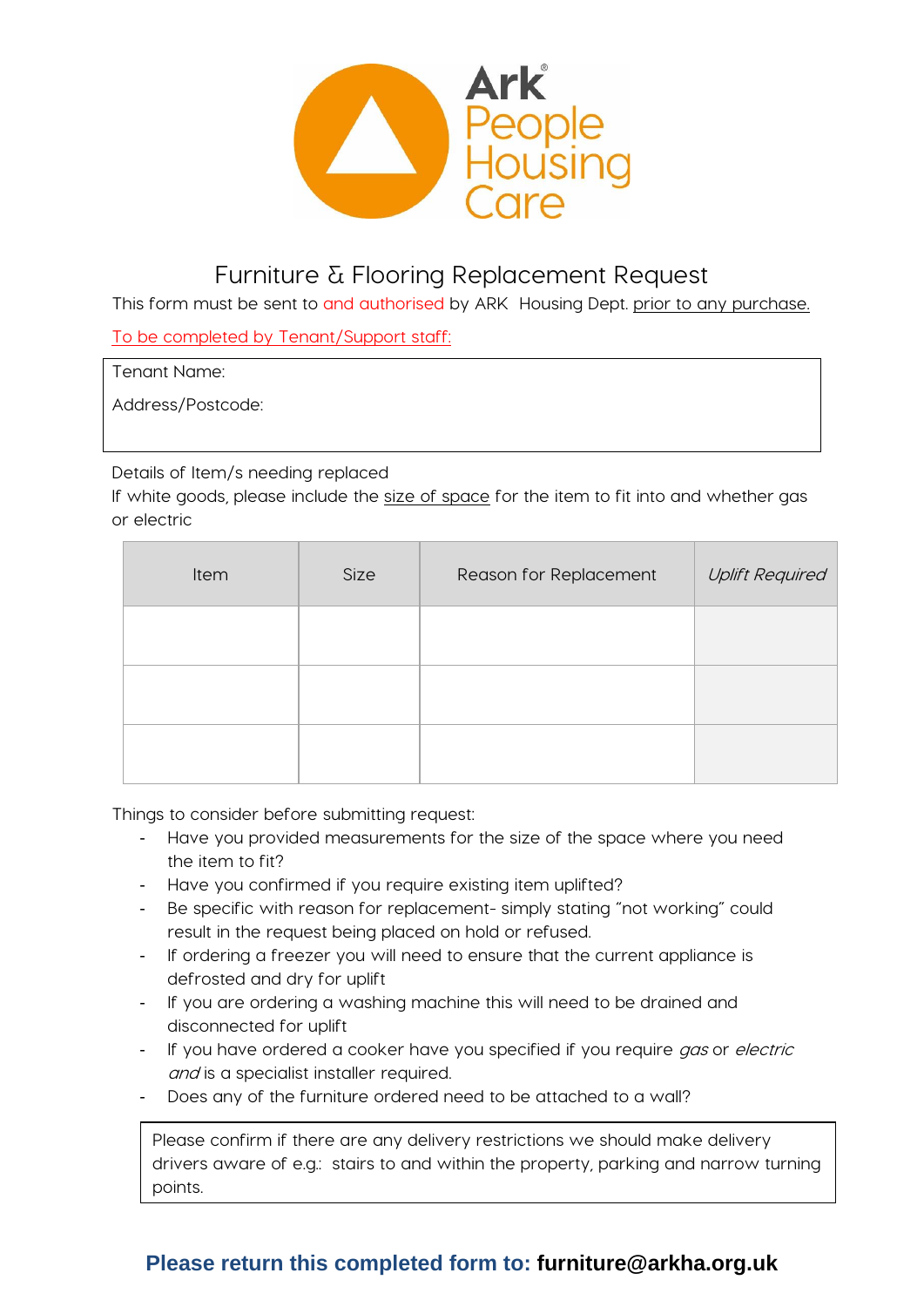Who should we contact about the request? This point of contact needs to be contactable at all times i.e. staff mobile number

| Direct Contact Name/s |                 |
|-----------------------|-----------------|
| Contact Number &      |                 |
| Email                 | Date of Request |

#### To be completed by Housing staff

|                                 | Yes | No | <b>Due</b>  |
|---------------------------------|-----|----|-------------|
|                                 |     |    | Replacement |
|                                 |     |    | Date        |
| <b>Partial Furniture Charge</b> |     |    |             |
| <b>Full Furniture Charge</b>    |     |    |             |

|                                  | Yes | <b>No</b> | Details<br>Specification of required items/reasons for<br>requirements |
|----------------------------------|-----|-----------|------------------------------------------------------------------------|
| Specialist<br>Flooring/Equipment |     |           |                                                                        |

| Area(s) to be<br>fitted                                                                                                                                                |  |  |
|------------------------------------------------------------------------------------------------------------------------------------------------------------------------|--|--|
| Material to be<br>used (please can<br>you be clear<br>about the<br>specification of<br>the material for<br>all the companies<br>that you are<br>seeking quotes<br>for) |  |  |

| Quote        |  |  |
|--------------|--|--|
| Company Name |  |  |

## **Please return this completed form to: furniture@arkha.org.uk**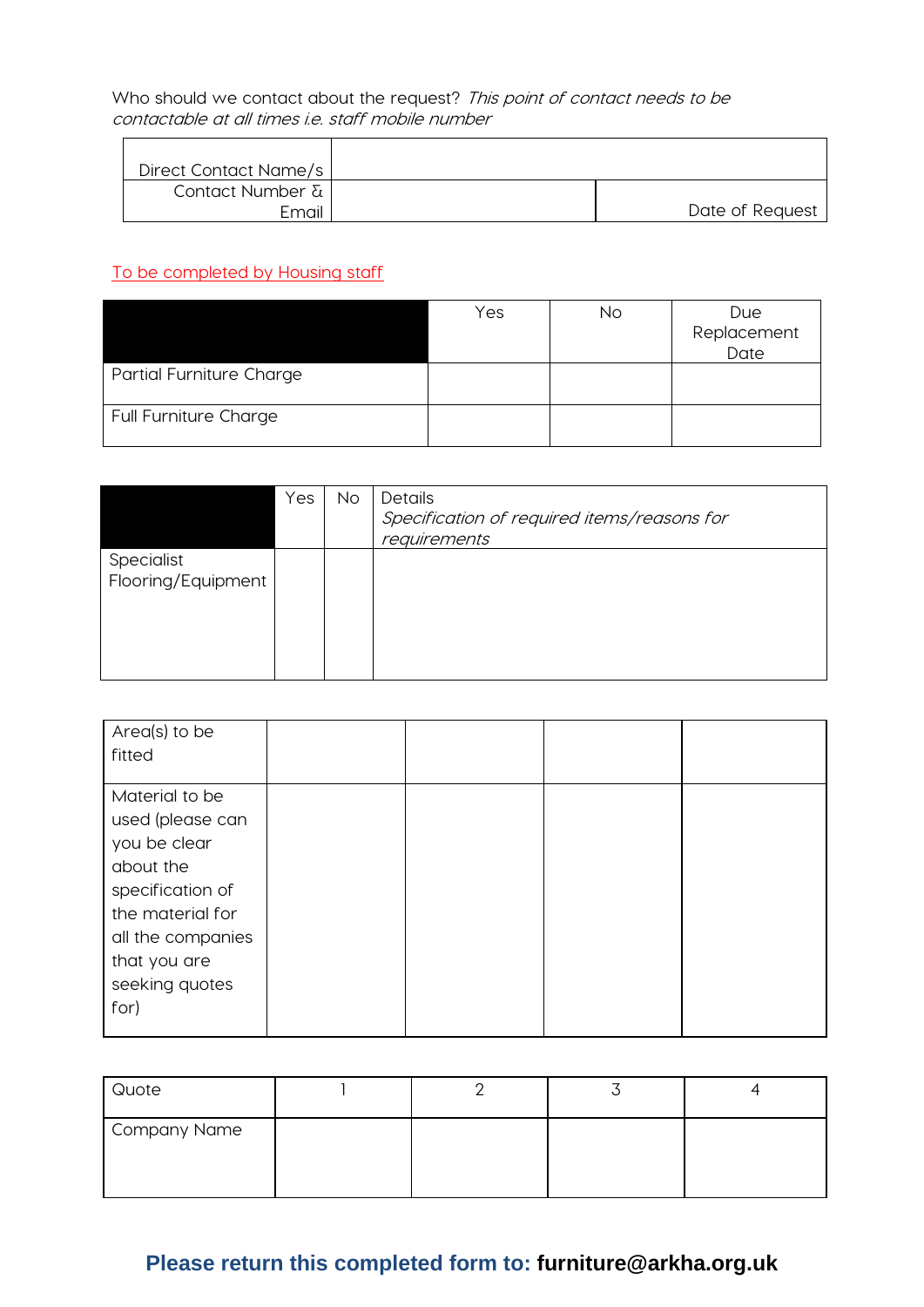| Amount (ex VAT)  |  |  |
|------------------|--|--|
| Amount (inc VAT) |  |  |

| Recommendation                                                                                                                                                                                         |  |
|--------------------------------------------------------------------------------------------------------------------------------------------------------------------------------------------------------|--|
| Eg. I would recommend<br>that we use ** based<br>on  (the price,<br>timescale they have<br>had advised they can<br>complete the work in 3<br>days and previous<br>good service they have<br>provided). |  |

#### For Specialist Flooring Equipment Only

| Quotes attached:<br><b>No</b>        | Yes        | Approved: $\Box$<br><b>No</b> | Yes |
|--------------------------------------|------------|-------------------------------|-----|
| Passed to SHSO : $\Box$<br><b>No</b> | Yes $\Box$ | Signature:<br>Date:_          |     |
| Date:                                |            |                               |     |

| Supplier:                                             | Cost:                                       |
|-------------------------------------------------------|---------------------------------------------|
| Make & Model: See attached                            | <b>Warranty Details:</b>                    |
| Date Order Placed:                                    | <b>Expected Delivery Date:</b>              |
| Project/Tenant notified of deliver date:              | Receipt/Order attached:<br><b>No</b><br>Yes |
| Contractor arranged to carry out<br>additional works: | <b>Additional Notes:</b>                    |

#### To be completed by Housing Assistant

| $Yes \n\Box$ No |  | Delivery confirmed by tenant/support staff: |
|-----------------|--|---------------------------------------------|
|-----------------|--|---------------------------------------------|

## **Please return this completed form to: furniture@arkha.org.uk**